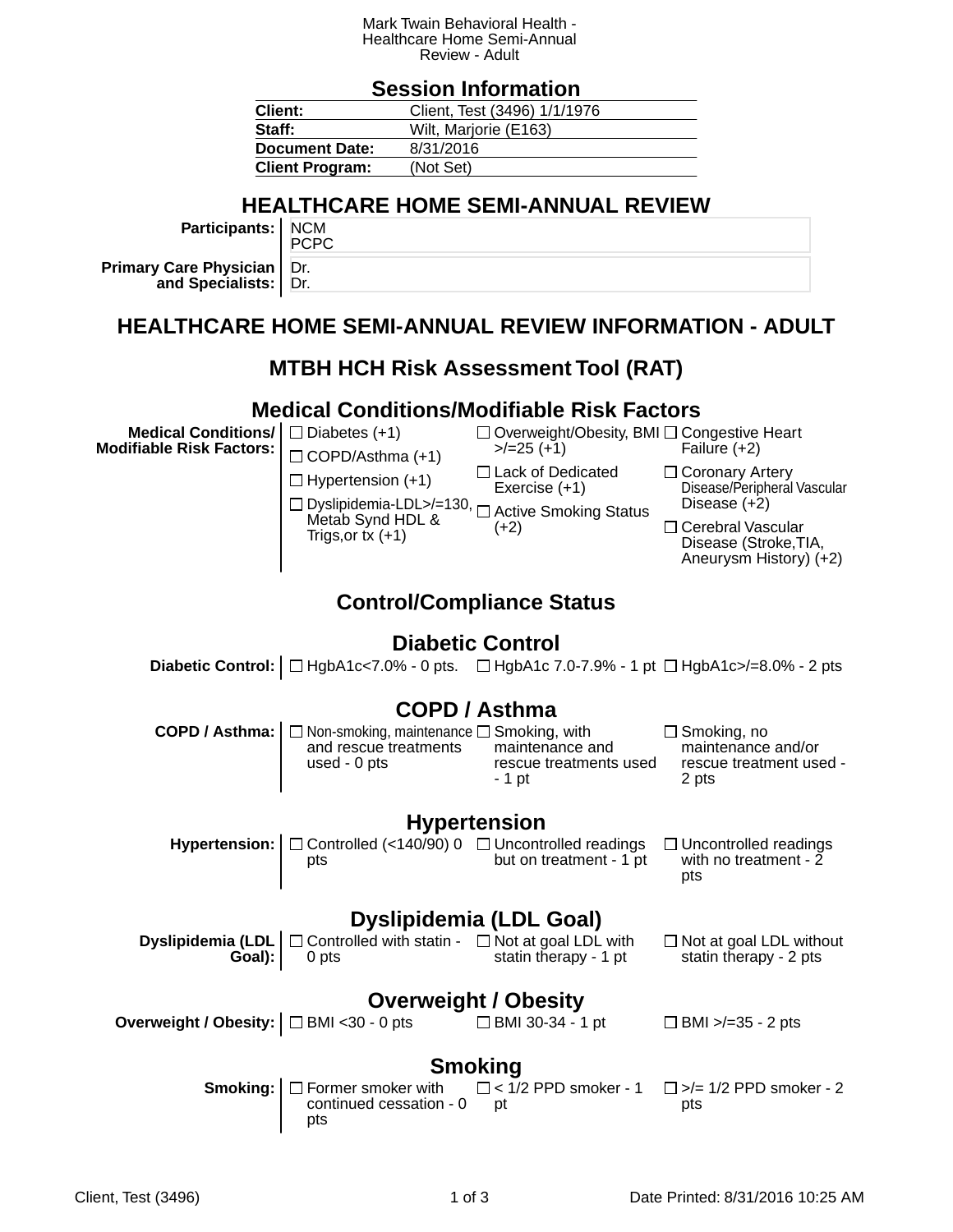#### Mark Twain Behavioral Health - Healthcare Home Semi-Annual Review - Adult

|                                                        |                                                                     | <b>Prescribed Medication Compliance</b> |                                                               |
|--------------------------------------------------------|---------------------------------------------------------------------|-----------------------------------------|---------------------------------------------------------------|
| <b>Prescribed Medication</b><br><b>Compliance:</b>     | $\Box$ Medication compliant - $\Box$ 1 Critical medication<br>0 pts | with MPR <80% - 1 pt                    | $\Box$ >/= 2 Critical<br>medications with MPR<br><80% - 2 pts |
|                                                        |                                                                     | <b>Total RAT Score</b>                  |                                                               |
| <b>RAT Calculation</b><br>(Maximum of 28):             |                                                                     |                                         |                                                               |
| <b>Metabolic Syndrome</b><br><b>Screening Results:</b> |                                                                     |                                         |                                                               |
| Healthcare Goal(s):                                    |                                                                     |                                         |                                                               |
| <b>Progress and/or</b><br>Difficulties with Goal:      |                                                                     |                                         |                                                               |
| <b>NCM/CSS Comments:</b>                               |                                                                     |                                         |                                                               |
| <b>Plan of Action:</b>                                 |                                                                     |                                         |                                                               |

#### **Client DSM Diagnosis as of 9/15/2015 10:19 AM**

| Client:                                 | Client, Test (3496) 1/1/1976 |
|-----------------------------------------|------------------------------|
| Effective Date/Time: 9/15/2015 10:19 AM |                              |
| <b>External Diagnosis: No</b>           |                              |
| Diagnosed By:                           | Haught, Jenny (1006)         |
| Comments:                               |                              |
|                                         |                              |

# **Diagnosis**

| DSM-5                                                                                                    | <b>ICD-10</b>                                                              | <b>Comments</b> |
|----------------------------------------------------------------------------------------------------------|----------------------------------------------------------------------------|-----------------|
| <b>Main</b><br>$F20.9 -$<br>Schizophrenia unspecified                                                    | $F20.9 -$<br>Schizophrenia,                                                |                 |
| <b>Associated</b>                                                                                        |                                                                            |                 |
| $F20.0 -$<br>Paranoid sc-<br>hizophrenia                                                                 |                                                                            |                 |
| F33.9 -<br>Major depre- Major depre-<br>in full<br>remission u-<br>nspecified,<br>recurrent ep-<br>isode | $F33.9 -$<br>ssive disorder ssive disorder,<br>recurrent, u-<br>nspecified |                 |
| $F60.3 -$<br><b>Borderline</b><br>Personality<br><b>Disorder</b>                                         | $F60.3 -$<br><b>Borderline</b><br>personality<br>disorder                  |                 |
|                                                                                                          |                                                                            |                 |

The Diagnoses above display in priority order.

# **Psychosocial and Contextual Factors**

| <b>ICD-10 Code - Description</b>                      | <b>Comments</b>                                                   |
|-------------------------------------------------------|-------------------------------------------------------------------|
| Z59.0 - Homelessness                                  |                                                                   |
| Z65.3 - Problems Related to Other Legal Circumstances |                                                                   |
|                                                       |                                                                   |
|                                                       | $\mathbf{D}$ , and $\mathbf{D}$ and $\mathbf{D}$ and $\mathbf{D}$ |

#### **Disability**

#### **Disability Score Description**

45

# **Previous Disability Entries**